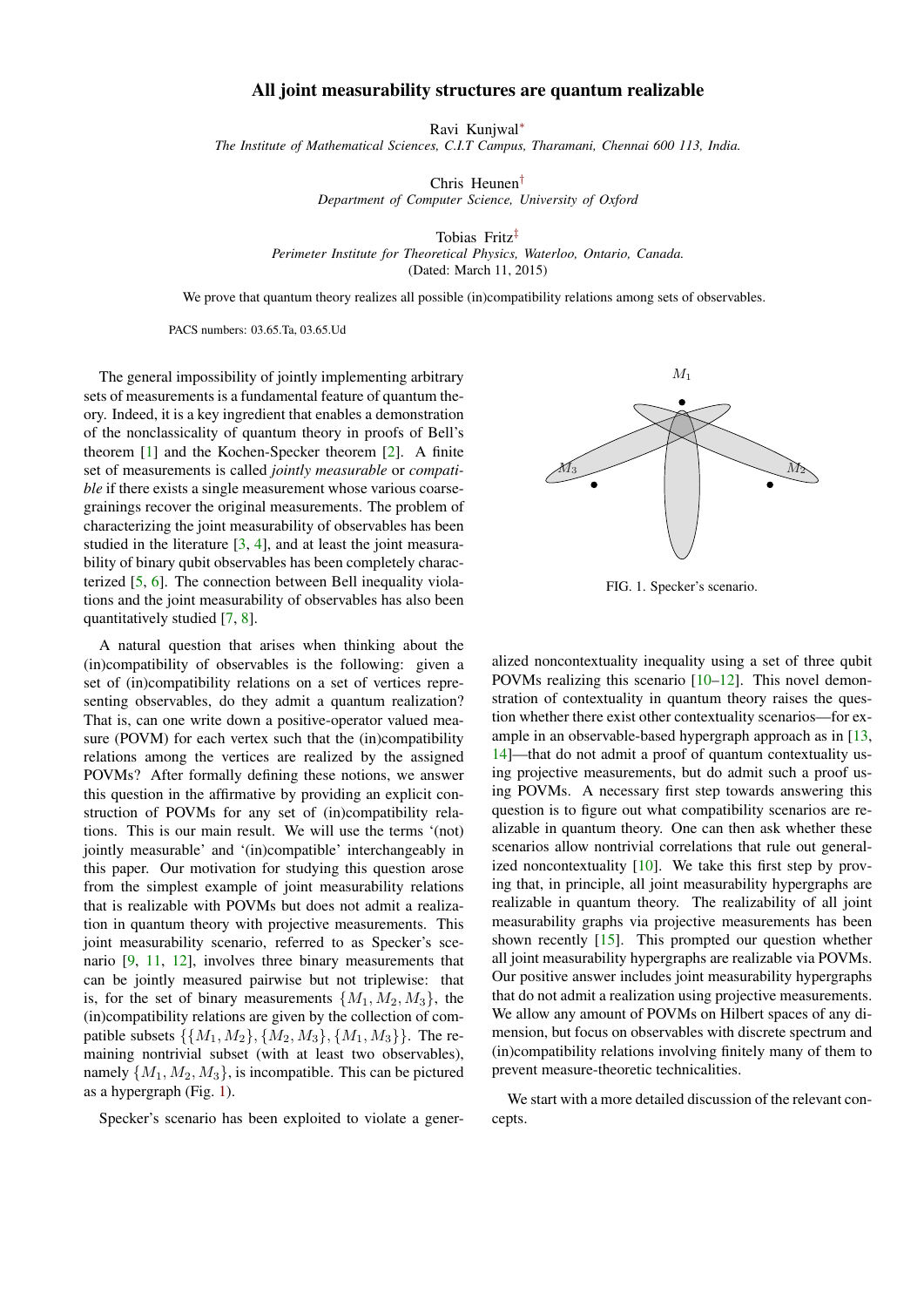<span id="page-1-2"></span>POVMs. A positive operator valued measure (POVM) on a Hilbert space H is a mapping  $x \mapsto M(x)$  from an outcome set  $X$  to the set of positive semidefinite operators,

$$
M(x) \in \mathcal{B}(\mathcal{H}), \quad M(x) \ge 0,
$$

such that the POVM elements  $M(x)$  sum to the identity operator,

$$
\sum_{x \in X} M(x) = I.
$$

If  $M(x)^2 = M(x)$  for all  $x \in X$ , then the POVM becomes a "projection valued measure", or simply a projective measurement.

Joint measurability of POVMs. A finite set of POVMs

$$
\{M_1,\ldots,M_N\},
$$

where measurement  $M_i$  has outcome set  $X_i$ , is said to be *jointly measurable* or *compatible* if there exists a POVM M with outcome set  $X_1 \times X_2 \times \cdots \times X_N$  that marginalizes to each  $M_i$  with outcome set  $X_i$ , meaning that

$$
M_i(x_i) = \sum_{x_1,\ldots,x_i,\ldots,x_N} M(x_1,\ldots,x_N)
$$

for all outcomes  $x_i \in X_i$ .

Joint measurability hypergraphs. A *hypergraph* consists of a set of vertices V, and a family  $E \subseteq \{e \mid e \subseteq V\}$  of subsets of V called *edges*. We think of each vertex as representing a POVM, while an edge models joint measurability of the POVMs it links. Since every subset of a set of compatible measurements should also be compatible, a joint measurability hypergraph should have the property that any subset of an edge is also an edge,

$$
e \in E, \, e' \subseteq e \implies e' \in E.
$$

Additionally, we focus on the case where each edge  $e$  is a finite subset of  $V$ . This makes a joint measurability hypergraph into an abstract simplicial complex.

Every set of POVMs on  $H$  has such an associated joint measurability hypergraph. Hence characterizing joint measurability of quantum observables comes down to figuring out their joint measurability hypergraph. Our main result solves the converse problem. Namely, every abstract simplicial complex arises from the joint measurability relations of a set of quantum observables.

Theorem. *Every joint measurability hypergraph admits a quantum realization with POVMs.*

*Proof.* We begin by proving a necessary and sufficient criterion for the joint measurability of N binary POVMs  $M_k :=$  $\{E_{+}^{k}, E_{-}^{k}\}\$  of the form

<span id="page-1-1"></span>
$$
E_{\pm}^{k} := \frac{1}{2} \left( I \pm \eta \Gamma_{k} \right), \tag{1}
$$

where the  $\Gamma_k$ are generators of a Clifford algebra as in the Appendix. The variable  $\eta \in [0, 1]$  is a purity parameter. Since  $\Gamma_k^2 = I$ , the eigenvalues of  $\Gamma_k$  are  $\pm 1$ , so that  $E_{\pm}^k$  is indeed positive. The following derivation of a joint measurability criterion is adapted from a proof first obtained in [\[11\]](#page-4-12), and subsequently revised in [\[12\]](#page-4-13), for the joint measurability of a set of noisy qubit POVMs.

Because  $\Gamma_k$  is traceless by [\(9\)](#page-3-0), we can recover the purity parameter  $\eta$  as

$$
\text{Tr}(\Gamma_k E_{\pm}^k) = \pm \frac{\eta}{2}d,
$$

so that

<span id="page-1-0"></span>
$$
\eta = \frac{1}{Nd} \sum_{k=1}^{N} \sum_{x_k \in X_k} \text{Tr}(x_k \Gamma_k E_{x_k}^k),\tag{2}
$$

where we have introduced one separate outcome  $x_k \in X_k :=$  $\{+1, -1\}$  for each measurement  $M_k$ .

If all  $M_k = \{E_+^k, E_-^k\}$  together are jointly measurable, then there exists a joint POVM  $M = \{E_{x_1...x_N}\}\$  satisfying

$$
E_{x_k}^k = \sum_{x_1,\ldots,x_k,\ldots,x_N} E_{x_1\ldots x_N}.
$$

Writing  $\vec{x} := (x_1, \ldots, x_N)$  and  $\vec{\Gamma} := (\Gamma_1, \ldots, \Gamma_N)$ , this assumption together with [\(2\)](#page-1-0) implies that

$$
\eta = \frac{1}{Nd} \sum_{\vec{x}} \text{Tr}\left[\left(\sum_{k=1}^{N} x_k \Gamma_k\right) E_{x_1...x_N}\right]
$$
  

$$
\leq \frac{1}{Nd} \sum_{\vec{x}} \|\vec{x} \cdot \vec{\Gamma}\| \text{Tr}[E_{\vec{x}}]
$$
  

$$
= \frac{1}{N} \|\vec{x} \cdot \vec{\Gamma}\|,
$$

where the last step used the normalization  $\sum_{\vec{x}} E_{\vec{x}} = I$ . Since  $({\vec x} \cdot {\vec \Gamma})^2 = \sum_k X_k^2 = N \cdot I$  by [\(10\)](#page-3-1), we have  $\|\vec x \cdot \vec \Gamma\| = \sqrt{N}$ , and therefore

$$
\eta \leq \frac{1}{\sqrt{N}},
$$

a necessary condition for joint measurability of  $M_k$ .

To show that this condition is also sufficient, we consider the joint POVM  $M = \{E_{\vec{x}}\}\$ given by

$$
E_{x_1...x_N} := \frac{1}{2^N} \left( I + \eta \, \vec{x} \cdot \vec{\Gamma} \right). \tag{3}
$$

We start by showing that this indeed defines a POVM,

$$
E_{x_1...x_N} \ge 0, \quad \sum_{x_1,...,x_N} E_{x_1...x_N} = I.
$$

Positivity follows again from noting that the eigenvalues of  $\vec{x} \cdot \vec{\Gamma}$  are  $\pm \sqrt{N}$  by [\(10\)](#page-3-1), and normalization from  $\sum_{\vec{x}} \vec{x} \cdot \vec{\Gamma} = 0$ . Since

$$
\sum_{x_1,\dots,x_k,\dots,x_N} E_{x_1\dots x_N} = \frac{1}{2} \left( I + \eta x_k \Gamma_k \right)
$$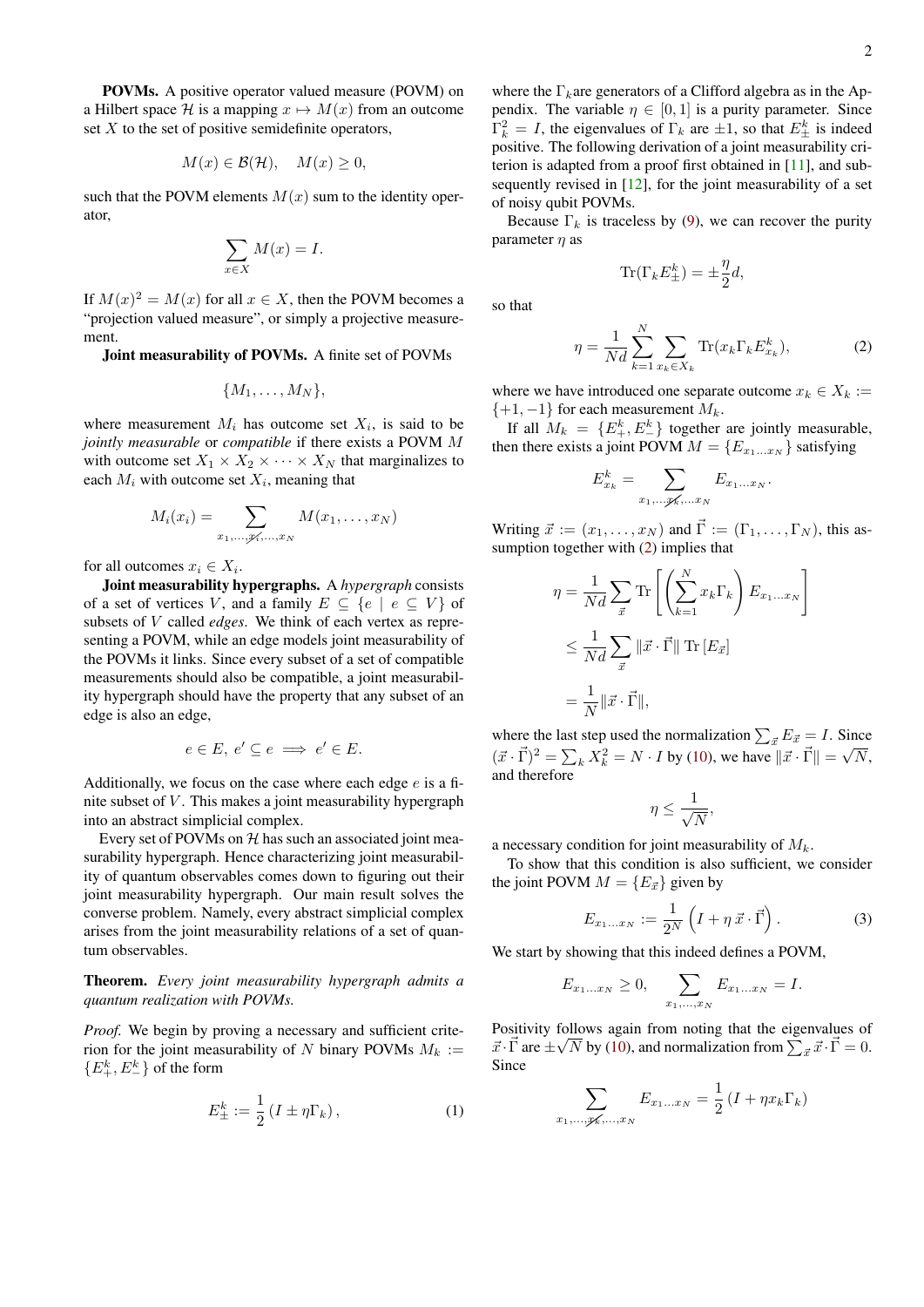coincides with [\(1\)](#page-1-1), we have indeed found a joint POVM marginalizing to the given  $M_k$ .

Thus  $\eta \leq \frac{1}{\sqrt{2}}$  $\frac{1}{\overline{N}}$  is a necessary and sufficient condition for the joint measurability of  $M_1, \ldots, M_N$ .

For arbitrary  $N$ , then, we can construct  $N$  POVMs on a Hilbert space of appropriate dimension such that any  $N - 1$ of them are compatible, whereas all  $N$  together are incompatible: simply take  $M_1, \ldots, M_N$  from [\(1\)](#page-1-1) for any purity parameter  $\eta$  satisyfing

$$
\frac{1}{\sqrt{N}} < \eta \le \frac{1}{\sqrt{N-1}}.
$$

For example,  $\eta = 1/$ √  $N - 1$  will work. The above reasoning guarantees that all  $N$  of them together are not compatible, and also that the  $M_1, \ldots, M_{N-1}$  are compatible. By permuting the labels and observing that the above reasoning did not rely on any specific ordering of the  $\Gamma_k$ , we conclude that *any*  $N-1$ measurements among the  $M_1, \ldots, M_N$  are compatible.

What we have established so far is that, if we are given any N-vertex joint measurability hypergraph where every subset of N − 1 vertices is compatible (*i.e.* belongs to a common edge), but the N-vertex set is incompatible, then the above construction provides us with a quantum realization of it. These "Specker-like" hypergraphs are crucial to our construction. For example, for  $N = 3$ , we obtain a simple realization of Specker's scenario (Fig. [1\)](#page-0-0). For  $N = 2$ , we simply obtain a pair of incompatible observables. Given an arbitrary joint measurability hypergraph, the procedure to construct a quantum realization is now the following:

- 1. Identify the minimal incompatible sets of vertices in the hypergraph. A minimal incompatible set is an incompatible set of vertices such that any of its proper subsets *is* compatible. In other words, it is a Specker-like hypergraph embedded in the given joint measurability hypergraph.
- 2. For each minimal incompatible set, construct a quantum realization as above. Vertices that are outside this minimal incompatible set can be assigned a trivial POVM in which one outcome is deterministic, represented by the identity operator I. Let  $\mathcal{H}_i$  denote the Hilbert space on which the minimal incompatible set is realized, where  $i$ indexes the minimal incompatible sets.
- 3. Having thus obtained a quantum representation of each minimal incompatible set, we simply "stack" these together in a direct sum over the Hilbert spaces on which each of the minimal incompatible sets are realized. On this larger direct sum Hilbert space  $\mathcal{H} = \bigoplus_i \mathcal{H}_i$ , we then have a quantum realization of the joint measurability hypergraph we started with.

For any edge  $e \in E$ , the associated measurements are compatible on every  $\mathcal{H}_i$ , and therefore also on  $\mathcal{H}$ . On the other hand,



<span id="page-2-0"></span>FIG. 2. A joint measurability hypergraph for  $N = 4$ .



<span id="page-2-1"></span>FIG. 3. Minimal incompatible sets for the joint measurability hypergraph in Fig. [2.](#page-2-0)

every  $e' \subseteq V$  that is not an edge is contained in some minimal incompatible set (or is itself already minimal), and therefore the associated POVMs are incompatible on some  $\mathcal{H}_i$ , and hence also on  $H$ .  $\Box$ 

A simple example. To illustrate these ideas, we construct a POVM realization of a simple joint measurability hypergraph that does not admit a representation with projective measurements (Fig. [2\)](#page-2-0). This hypergraph can be decomposed into three minimal incompatible sets of vertices (Fig. [3\)](#page-2-1). Two of these are Specker scenarios for  $\{M_1, M_2, M_4\}$  and  ${M_2, M_3, M_4}$ , and the third one is a pair of incompatible vertices  $\{M_1, M_3\}$ . For the minimal incompatible set  ${M_1, M_2, M_4}$ , we construct a set of three binary POVMs,  $A_k \equiv \{A_+^k, A_-^k\}$  with  $k \in \{1, 2, 4\}$  on a qubit Hilbert space  $\mathcal{H}_1$  given by

$$
A_{\pm}^{k} := \frac{1}{2} \left( I \pm \frac{1}{\sqrt{2}} \Gamma_{k} \right), \tag{4}
$$

where the matrices  $\{\Gamma_1, \Gamma_2, \Gamma_4\}$  can be taken to be the Pauli matrices,

$$
\Gamma_1 = \sigma_z, \quad \Gamma_2 = \sigma_x, \quad \Gamma_4 = \sigma_y,
$$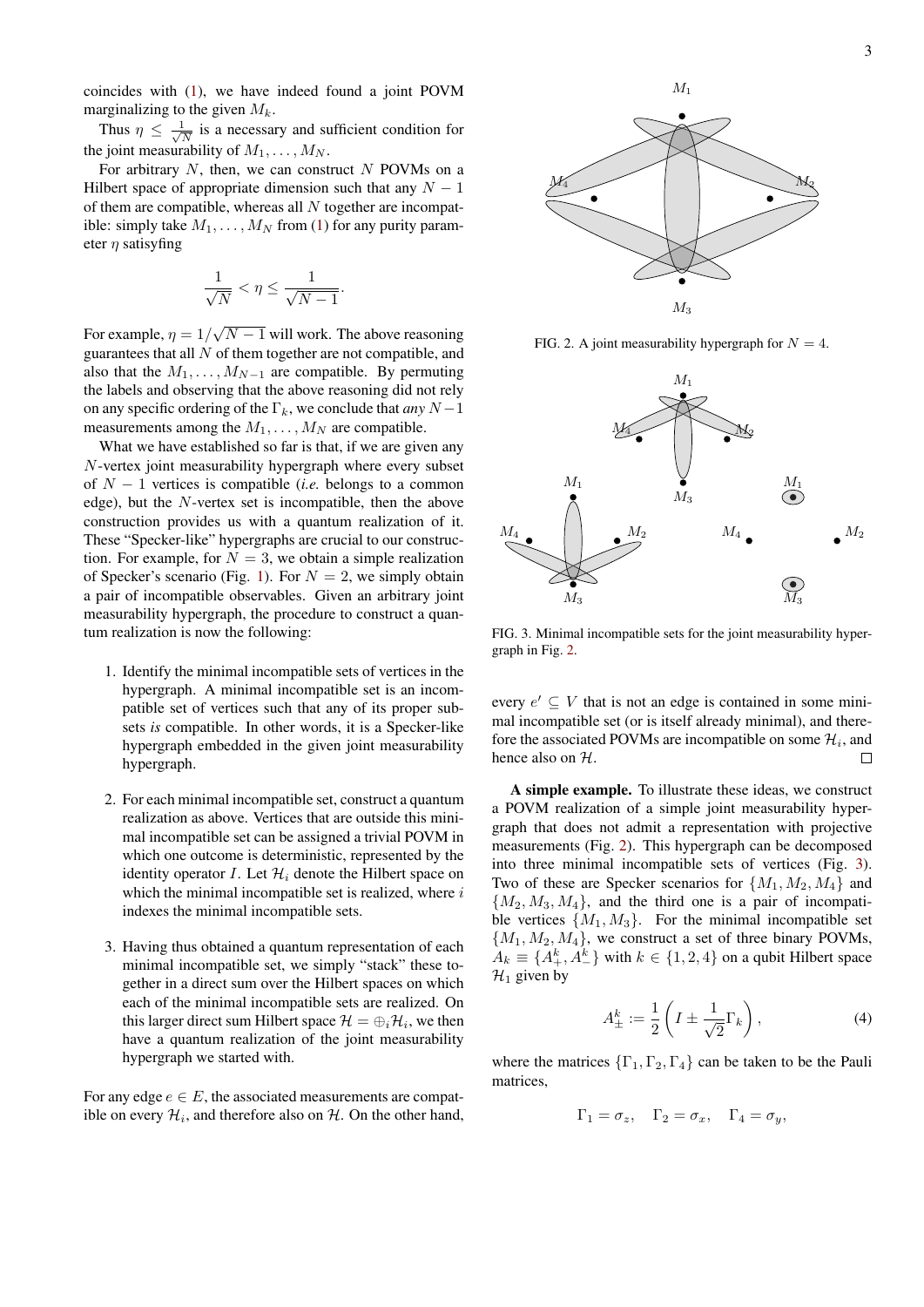<span id="page-3-5"></span>similar to  $(8)$ . The remaining vertex  $M_3$  can be taken to be the trivial POVM  $A_3 = \{0, I\}$  on  $\mathcal{H}_1$ . A similar construction works for the second Specker scenario  $\{M_2, M_3, M_4\}$  by setting  $B_k := \{B_+^k, B_-^k\}$  with  $k \in \{2, 3, 4\}$  to be

$$
B_{\pm}^{k} := \frac{1}{2} \left( I \pm \frac{1}{\sqrt{2}} \Gamma_{k} \right), \tag{5}
$$

where

$$
\Gamma_2 = \sigma_z, \quad \Gamma_3 = \sigma_x, \quad \Gamma_4 = \sigma_y
$$

act on another qubit Hilbert space  $\mathcal{H}_2$ . The remaining vertex  $M_1$  can be assigned the trivial POVM,  $B_1 = \{0, I\}$ . The third minimal incompatible set  $\{M_1, M_3\}$  can similarly be obtained on another qubit Hilbert space  $\mathcal{H}_3$  as  $C_k := \{C^k_+, C^k_-\},$ with  $k \in \{1, 3\}$ , given by

$$
C_{\pm}^k := \frac{1}{2}(I \pm \Gamma_k),\tag{6}
$$

where now *e.g.*  $\Gamma_1 = \sigma_z$  and  $\Gamma_3 = \sigma_x$ . The remaining vertices  $M_2$  and  $M_4$  can both be assigned the trivial POVM  $C_2$  =  $C_4 := \{0, I\}$  on  $\mathcal{H}_3$ .

In the direct sum Hilbert space  $\mathcal{H} := \mathcal{H}_1 \oplus \mathcal{H}_2 \oplus \mathcal{H}_3$ , we then have a POVM realization of the joint measurability hypergraph of Fig. [2,](#page-2-0) given by

$$
M^k_{\pm} := A^k_{\pm} \oplus B^k_{\pm} \oplus C^k_{\pm}.
$$

Discussion. The main result of this paper settles an important question: do there exist joint measurability hypergraphs that quantum theory does not admit? We have shown that this is not the case. Quantum theory allows enough freedom for any conceivable set of (in)compatibility relations between an arbitrary number of observables to be realized in the theory. Our simple construction is probably not the most efficient one for a given joint measurability hypergraph: for Fig. [2,](#page-2-0) our representation lives on a six-dimensional Hilbert space. It remains open what the most efficient construction—requiring the smallest Hilbert space dimension—for a given joint measurability hypergraph is. Concerning quantum contextuality, it should be interesting to see whether our sets of POVMs can lead to nonclassical correlations in the scenarios associated to the underlying joint measurability hypergraphs. On the theoretical side, our result opens the door to the use in quantum contextuality of homology theory, matroid theory, and other powerful combinatorical machinery that relies on hypergraphs, and vice versa.

## APPENDIX: CLIFFORD ALGEBRAS

A *Clifford algebra* consists of a finite set of hermitian matrices  $\Gamma_1, \ldots, \Gamma_N$  $\Gamma_1, \ldots, \Gamma_N$  $\Gamma_1, \ldots, \Gamma_N$  satisfying the relations<sup>1</sup>

<span id="page-3-4"></span>
$$
\Gamma_j \Gamma_k + \Gamma_k \Gamma_j = 2\delta_{jk} I,\tag{7}
$$

Clifford algebras are the mathematical structure behind the definition of spinors and the Dirac equation [\[16\]](#page-4-18). They can be constructed recursively as follows [\[16,](#page-4-18) Sec. 16.3]. Given  $\Gamma_1, \ldots, \Gamma_N$  living on a Hilbert space  $\mathcal{H}_N$ , one obtains  $\Gamma_1, \ldots, \Gamma_{N+2}$  on  $\mathcal{H}_N \otimes \mathbb{C}^2$  by the following rules.

1. For each  $i = 1, \ldots, N$ , substitute

$$
\Gamma_i \to \Gamma_i \otimes \sigma_z.
$$

2. Further, define

$$
\Gamma_{N+1} := I \otimes \sigma_x, \quad \Gamma_{N+2} := I \otimes \sigma_y.
$$

It is easy to show that if the original  $\Gamma_i$  satisfy [\(7\)](#page-3-4), then so do the new ones. One can simply start the recursion with  $\Gamma_1 = 1$  on the one-dimensional Hilbert space  $\mathcal{H}_1 := \mathbb{C}$ , and then apply the construction as often as necessary to obtain any finite number of matrices satisfying [\(7\)](#page-3-4). For example, a single iteration gives the Pauli matrices

<span id="page-3-2"></span>
$$
\Gamma_1 = \sigma_z, \quad \Gamma_2 = \sigma_x, \quad \Gamma_3 = \sigma_y,\tag{8}
$$

while after two iterations one has

$$
\Gamma_1 = \sigma_z \otimes \sigma_z, \quad \Gamma_2 = \sigma_x \otimes \sigma_z,
$$
  

$$
\Gamma_3 = \sigma_y \otimes \sigma_z, \quad \Gamma_4 = I \otimes \sigma_x, \quad \Gamma_5 = I \otimes \sigma_y.
$$

The Clifford algebra relations [\(7\)](#page-3-4) have many interesting consequences. For example for  $N \geq 2$ , one has for any k and  $j \neq k$ ,

$$
\text{Tr}(\Gamma_k) = \text{Tr}(\Gamma_k \Gamma_j \Gamma_j) = -\text{Tr}(\Gamma_j \Gamma_k \Gamma_j)
$$
  
= 
$$
-\text{Tr}(\Gamma_k \Gamma_j \Gamma_j) = -\text{Tr}(\Gamma_k),
$$

so that

<span id="page-3-0"></span>
$$
\operatorname{Tr}(\Gamma_k) = 0. \tag{9}
$$

Another consequence is that

<span id="page-3-1"></span>
$$
\left(\sum_{k} X_{k} \Gamma_{k}\right)^{2} = \left(\sum_{k} X_{k}^{2}\right) \cdot I \tag{10}
$$

for arbitrary real coefficients  $X_k$ .

## ACKNOWLEDGMENTS

This work was done during the first author's visit to Perimeter Institute as a Visiting Graduate Fellow. Research at Perimeter Institute is supported by the Government of Canada through Industry Canada and by the Province of Ontario

<span id="page-3-3"></span><sup>1</sup> Strictly speaking, this is a *representation* of a Clifford algebra, but the difference between algebras and their representations is not relevant here.